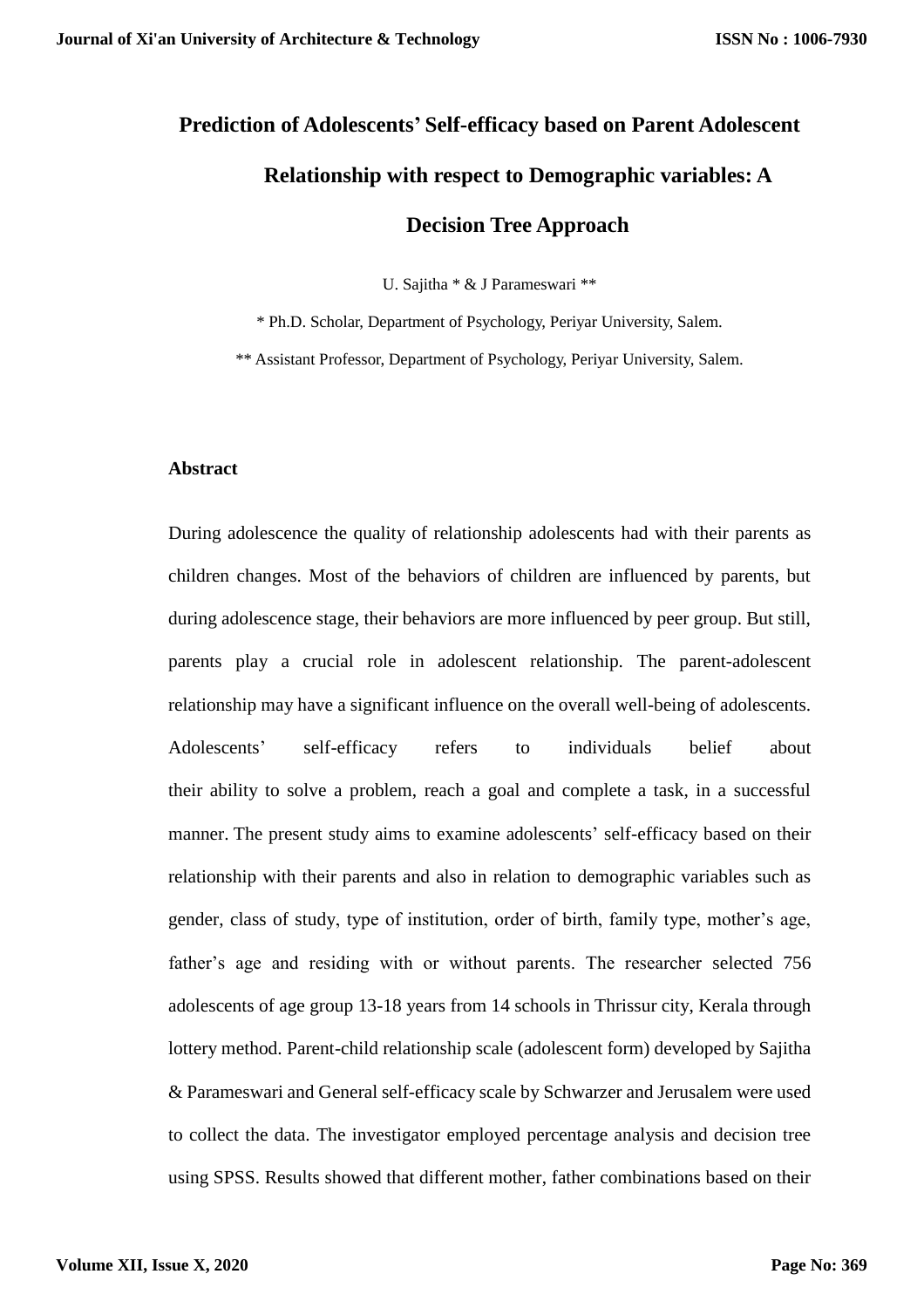parent child relationship and adolescents class of study and type of institution have played a prominent role in predicting self-efficacy.

Key Words: Adolescence, Parent-child Relationship, Decision tree, Self-efficacy.

# **Background**

Self-efficacy is an individual's belief in competence to attempt difficult or novel tasks, and to cope with adversity arising from specific demanding situations (Cross et al., 2006; Luszczynska et al., 2005; Scholz et al., 2002). High self-efficacious individuals choose more ambitious tasks, and with constant hard work they try to reach the goals. Actions are pre-shaped in thought, and once an action has been taken, highly self-efficacious people invest more effort and persist longer than do those with low self-efficacy. When setbacks occur, they recover more quickly and remain committed to their goals. (Bandura 1997, 1999).

The primary socializing school, where the children's needs are fulfilled is the family. It is from the family the children acquires specific skills to succeed in life. A well-organized family can influence a child's psychological, social, emotional and economic state (Mishra & Shanwal, 2014). Parents play an important role here. The first and foremost role models in children's life is the mother and father. Children observe the behavior of their parents and try to inculcate that behavior pattern in their future life. Early researchers have found that behaviors of parents have a wide range of impact on the development of children's social competence (McDowell & Parke, 2009). McDowell and Parke (2009) found parental instructions that are directed towards children's social problem-solving was related to the positive peer outcomes, especially among younger children and also this parental instruction influences children's social competence. Parental instructions and provisions of social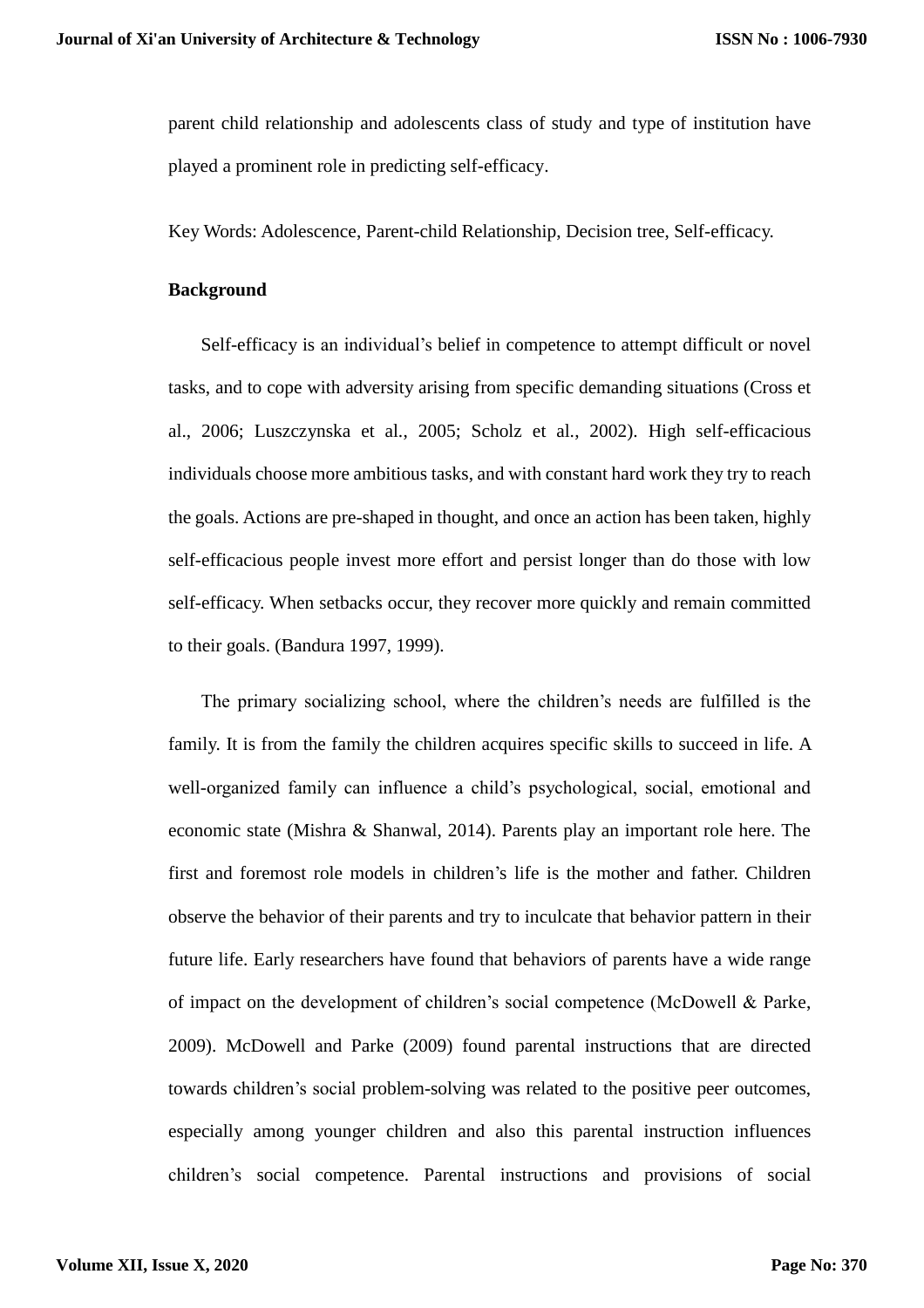opportunities have a direct linkage to the vicarious experience and verbal persuasion elements of self-efficacy, and so, self-efficacy and social competence can be developing through modelling the parents' social behavior, involvement and through parental encouragement of social interaction (Gardner, 2011).

"The attachment theory states that childhood experiences of attachment to a primary caregiver are vital to children's development of self-reliance and their ability to develop positive relationships as they age" (Ainsworth & Bowlby, [1991\)](https://www.tandfonline.com/doi/full/10.1080/02673843.2017.1330698). Bretherton [\(1992\)](https://www.tandfonline.com/doi/full/10.1080/02673843.2017.1330698), stipulated that when appropriate care and support is extended to the child's needs by the caregiver, the child acquires an internal working model of the self, which is considered as valued and reliable. Nevertheless, if the caregiver refuses to do so and ignore the child's need for comfort and exploration, the child sees himself as unworthy or incompetent (Bretherton, [1992\)](https://www.tandfonline.com/doi/full/10.1080/02673843.2017.1330698). Dowell and Parke (2009), indicate that parent-child interaction, advice giving by parents, and parental provision of opportunities by both fathers and mothers predict children's social competence and, in turn, social acceptance. Parents provide care, support and an encouraging atmosphere for their children, that helps them develop a sense of confidence in their abilities and are able to succeed in carrying out their tasks. Parents assistance definitely will help a child in promoting a sense of meaningfulness, understandability and predictability that in turn improves the thinking about one's own mind and others mind, and also how they both influence each other (Howe,2011).

In an attempt to have a comprehensive understanding of parenting, it becomes important to acknowledge the multiple factors within the family with the larger community (Deater-Deckard, 2011). With changing times, it is not only the practices of parenting that are evolving but also the attachment patterns and perceptions encompassed, especially within a parent-adolescent relationship (Sondhi, 2017).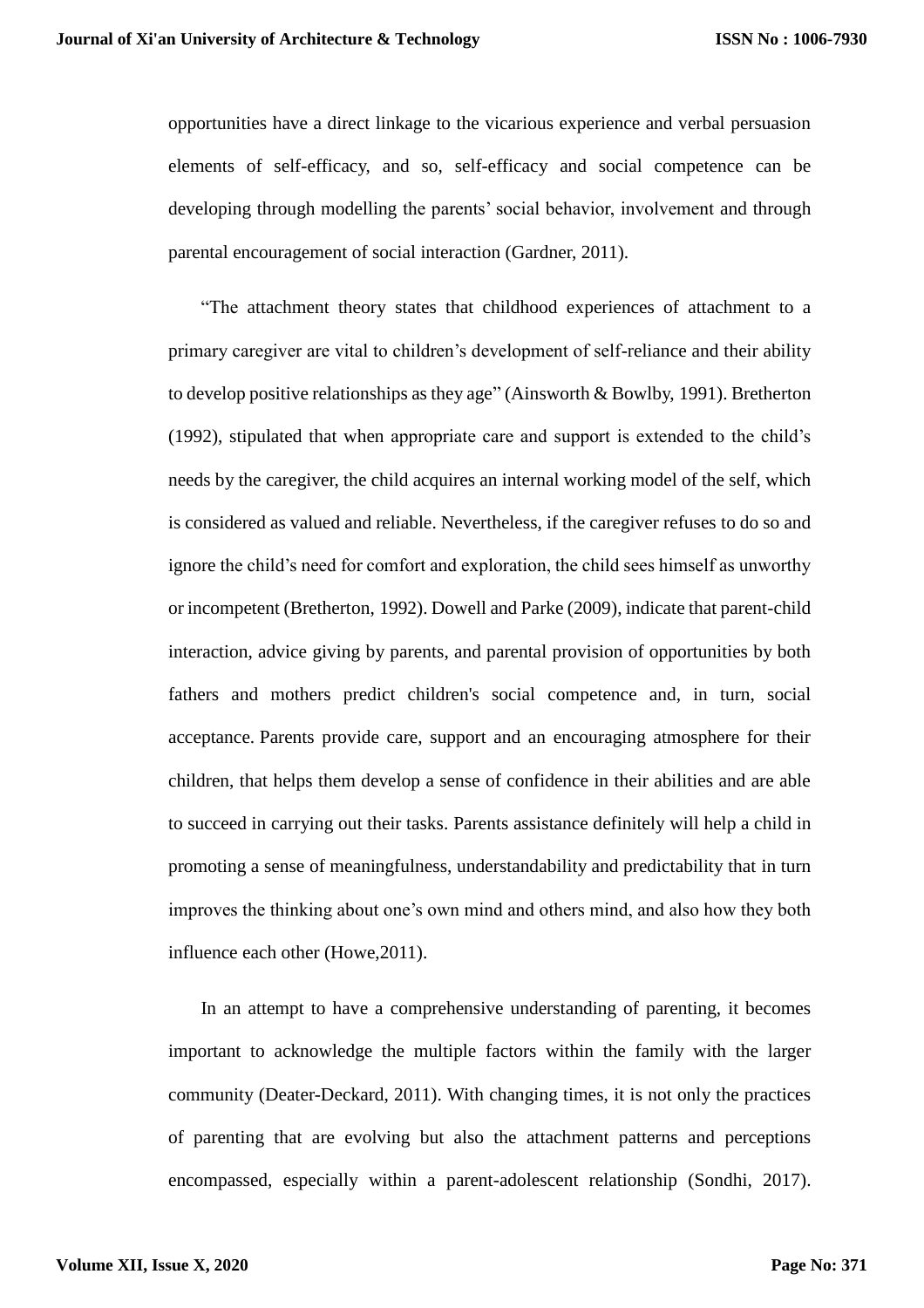According to Bandura (1977), previous performance, external learning or modelling, and social influences such as encouragement and support are some of the contributing mechanisms for self-efficacy. Researchers stipulate that self-efficacy regarding one's capabilities to execute actions necessary to achieve one's designated goals has a stronger relationship in academic performance than any other motivational beliefs (Wang & Wu, 2008). Bandura (1997) posited that family relationships are the first source of the initial development of self-efficacy. Bandura (1997) suggested that children must acquire awareness of their increasing capabilities across widening areas of functioning. Parents by default are the first socializers of children, as they are models of behavior, responsible to deliver verbal reinforcements, and help children formulate the ideology of the self. As agents of socialization, parents expose children to social norms, values, and expectations. Interactions within the family expand the child's catalogue of skills and move the kid into a readiness to interact in an increasingly larger social atmosphere. Thus relationship with parents has been correlated with positive peer relationships in adolescents with increased family support, increasing the likelihood of adolescents reporting peer acceptance (Dekovic & Meeus, 1997).

Adolescents' family satisfaction appears to be intimately connected to the standard of parent–child interactions and to their appraisals of family cohesion and adaptability (Belsky, Jaffee, Hsieh, & Silva, 2001). Empirical findings shows that adolescents who are satisfied with their family life are more prosocial and have a better sense of self worth (Gilman, 2001; Gilman & Huebner, 2000; Harter, 1999). Conversely, dissatisfaction with family life is amid social and emotional difficulties, like negative peer relations, anxiety, and depression (Cumsille & Epstein, 1994; Huebner & Alderman, 1993; Valois, Zullig, Huebner & Drane, 2001).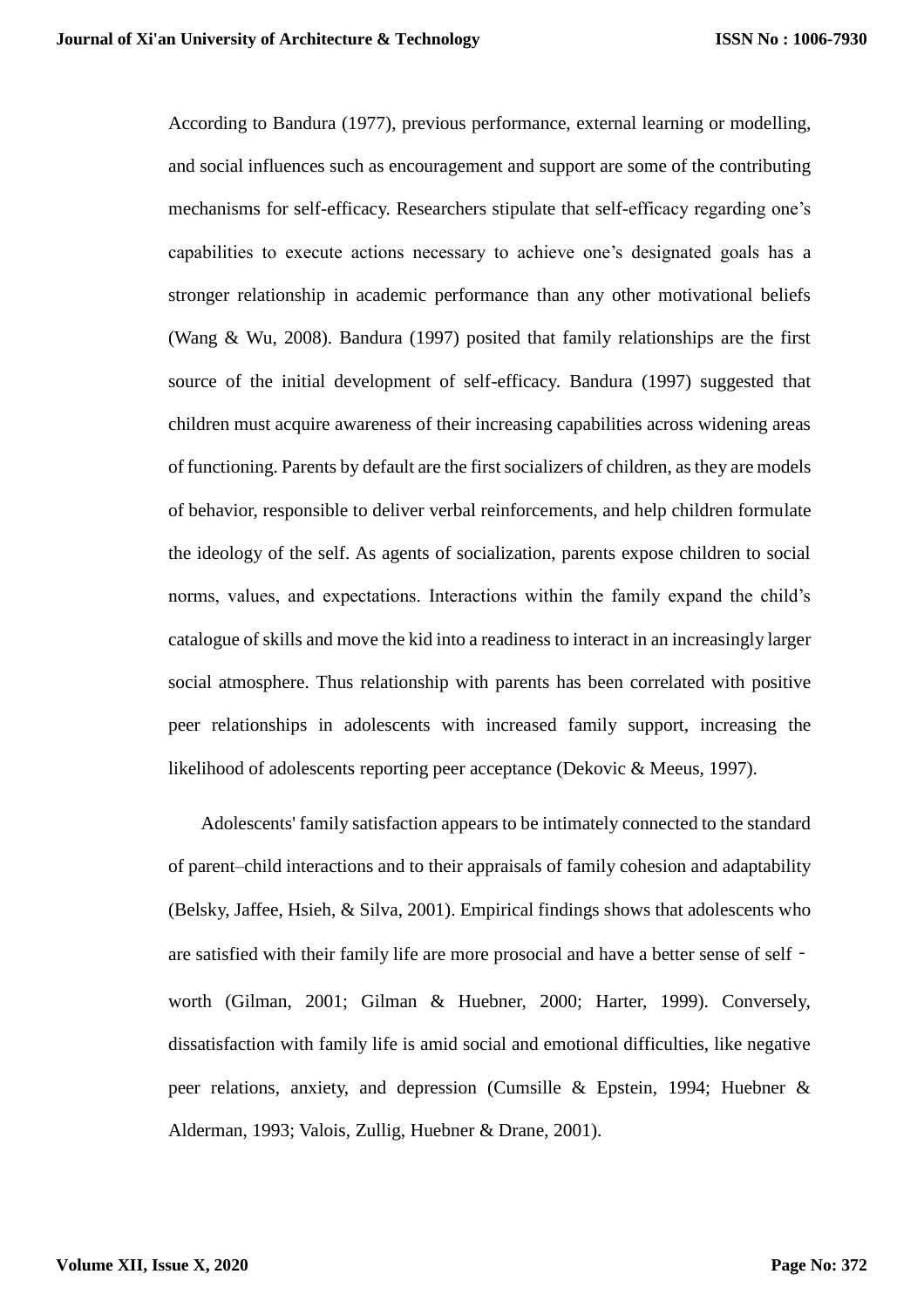Considering the importance of self-efficacy in adolescents based on parent-child relationship along with different demographic variables, this study aimed to investigate the influence of parent-child relationship with respect to demographic variables on self-efficacy among adolescents using decision tree. Decision trees produce classification rules that are easy to interpret (Surjeet, Yadav, Bharadwaj & Pal, 2012).

#### **Methodology**

In this study, the researcher adopted survey method that is descriptive in nature and considered self-efficacy as dependent variable and parent-adolescent relationship as the independent variable. Variables like gender, order of birth, class of study, family type, type of institution, mother's age, father's age and residing with or without parents has been considered as demographic variables. Sample of 756 adolescents aged between 13-18 years were selected through lottery method from 14 schools in Thrissur city, Kerala. Parent-child Relationship scale (Adolescent form) developed by Sajitha and Parameswari (2019), with internal consistency 0.86 and Self-efficacy scale by Schwarzer and Jerusalem (1995) with reliability 0.80 were used to collect the data. The re-established reliability co-efficient of GSE was 0.84. Decision tree (SPSS version 23) were used to measure, the influence of parent-child relationship on self-efficacy among adolescents.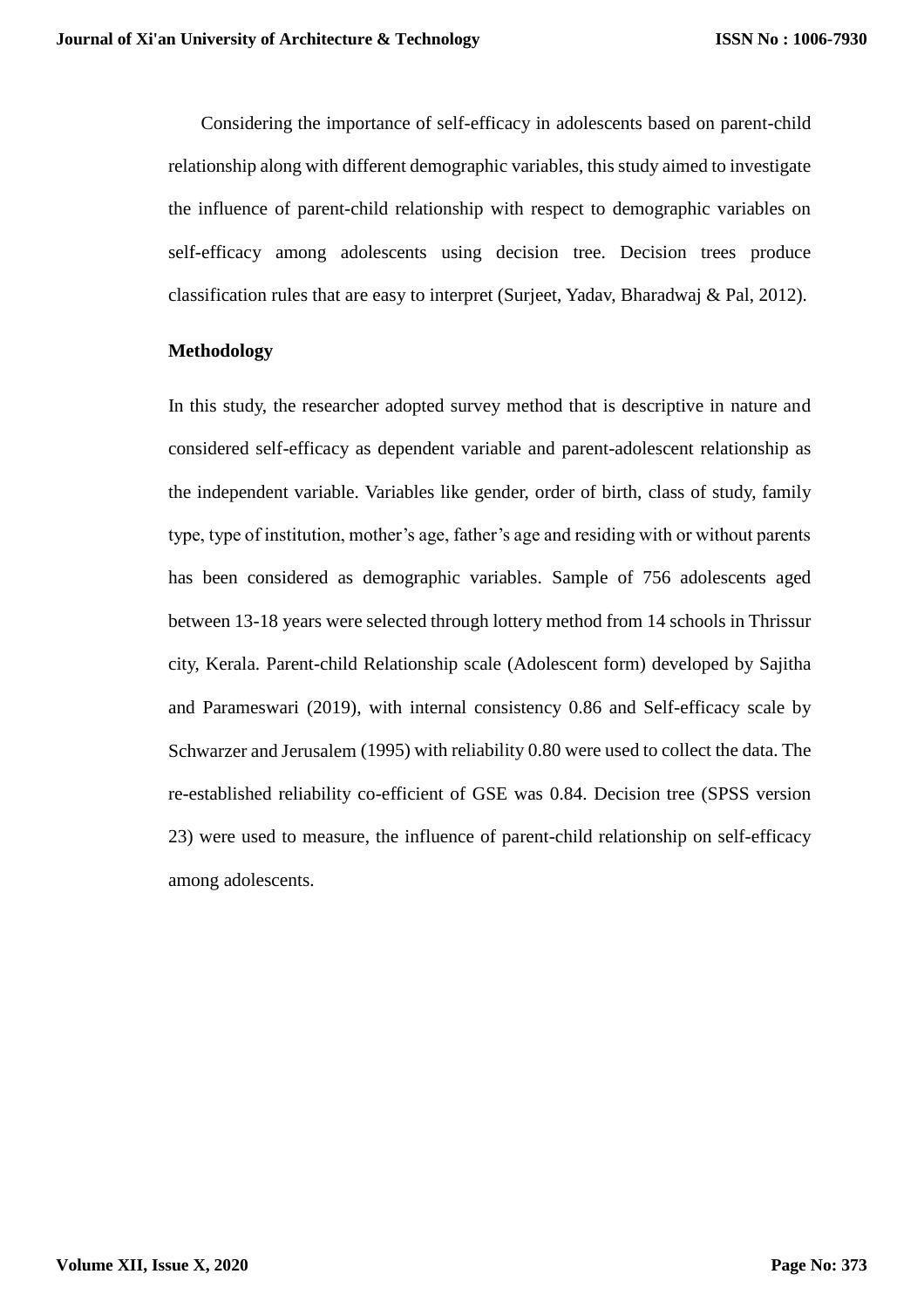# Table:1

# *Distribution of sample on the basis of Demographic variables*

| Sl.              | Factor                         | Attributes              | Frequency | Percentage |  |
|------------------|--------------------------------|-------------------------|-----------|------------|--|
| No.              |                                |                         |           | $(\% )$    |  |
| 1.               | Gender                         | Male                    | 374       | 49.5       |  |
|                  |                                | Female                  | 382       | 50.5       |  |
| 2.               | <b>Order of Birth</b>          | First born              | 198       | 26.2       |  |
|                  |                                | Second born             | 426       | 56.3       |  |
|                  |                                | Latter born             | 132       | 17.5       |  |
| 3.               | Class of study                 | Secondary               | 524       | 69.3       |  |
|                  |                                | <b>Higher Secondary</b> | 232       | 30.7       |  |
| $\overline{4}$ . | Family Type                    | Nuclear family          | 609       | 80.6       |  |
|                  |                                | Joint family            | 147       | 19.4       |  |
| 5.               | Type of Institution Government |                         | 168       | 22.2       |  |
|                  |                                | Aided                   | 588       | 77.8       |  |
| 6.               | Father's Age                   | $35 - 45$               | 517       | 68.4       |  |
|                  |                                | 46-60                   | 239       | 31.6       |  |
| 7.               |                                | 30-40                   | 473       | 62.6       |  |
|                  | Mother's Age                   | $41 - 55$               | 283       | 37.4       |  |
| 8.               |                                | With parents            | 692       | 91.5       |  |
|                  | Residing                       | Not with parents        | 64        | 8.5        |  |

The self-efficacy of adolescents in the form of scale data is considered as the dependent variable and parent-adolescent relationship as the independent variable.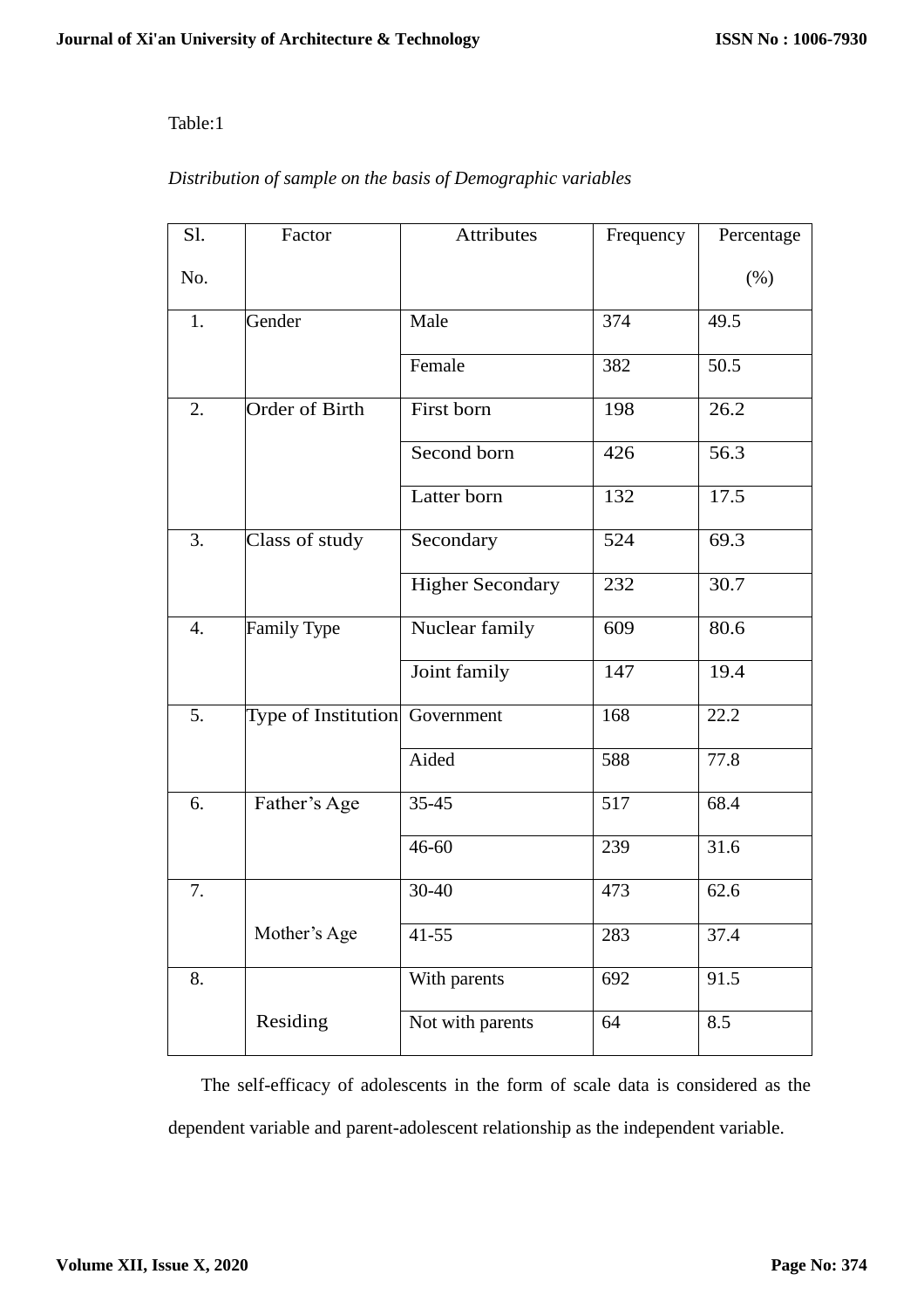# **Results and Discussion**

Table 2

# *Levels of Parent-Adolescent Relationship*

|        |       |           |        |        | Low              |      | Moderate |      | High             |      |
|--------|-------|-----------|--------|--------|------------------|------|----------|------|------------------|------|
|        |       |           |        |        |                  |      |          |      |                  |      |
|        | Mean  | <b>SD</b> | $M-SD$ | $M+SD$ | $\boldsymbol{n}$ | $\%$ | n        | %    | $\boldsymbol{n}$ | %    |
|        |       |           |        |        |                  |      |          |      |                  |      |
| Father | 62.96 | 7.83      | 55     | 71     | 245              | 32.4 | 442      | 58.5 | 69               | 9.1  |
|        |       |           |        |        |                  |      |          |      |                  |      |
| Mother | 66.29 | 8.17      | 58     | 75     | 141              | 18.7 | 480      | 63.5 | 135              | 17.9 |
|        |       |           |        |        |                  |      |          |      |                  |      |

To have a more meaningful interpretation, the scale data is converted into categorical variables such as low, moderate and high, based on the obtained mean and standard deviation scores. From table 2 it is clear that the strength of relationship of adolescents with their father is low 245 (32.4%). 442 (58.5%) adolescents strength of relationship with their father is moderate and only 69 (9.1%) adolescents' relationship is high with their fathers. In the case of strength of mother-adolescent relationship, 141 (18.7%) have low relationship, 480 (63.5%) have moderate and 135 (17.9%) have high level of relationship with their mothers. This clearly shows that the strength of relationship of a large number of adolescents is moderate with their parents.

Every adolescent differ in their level of relationship with father and mother. The researcher formulated nine possible different parental combinations (table 3) based on relationship with adolescents to know more about parent-adolescent relationship.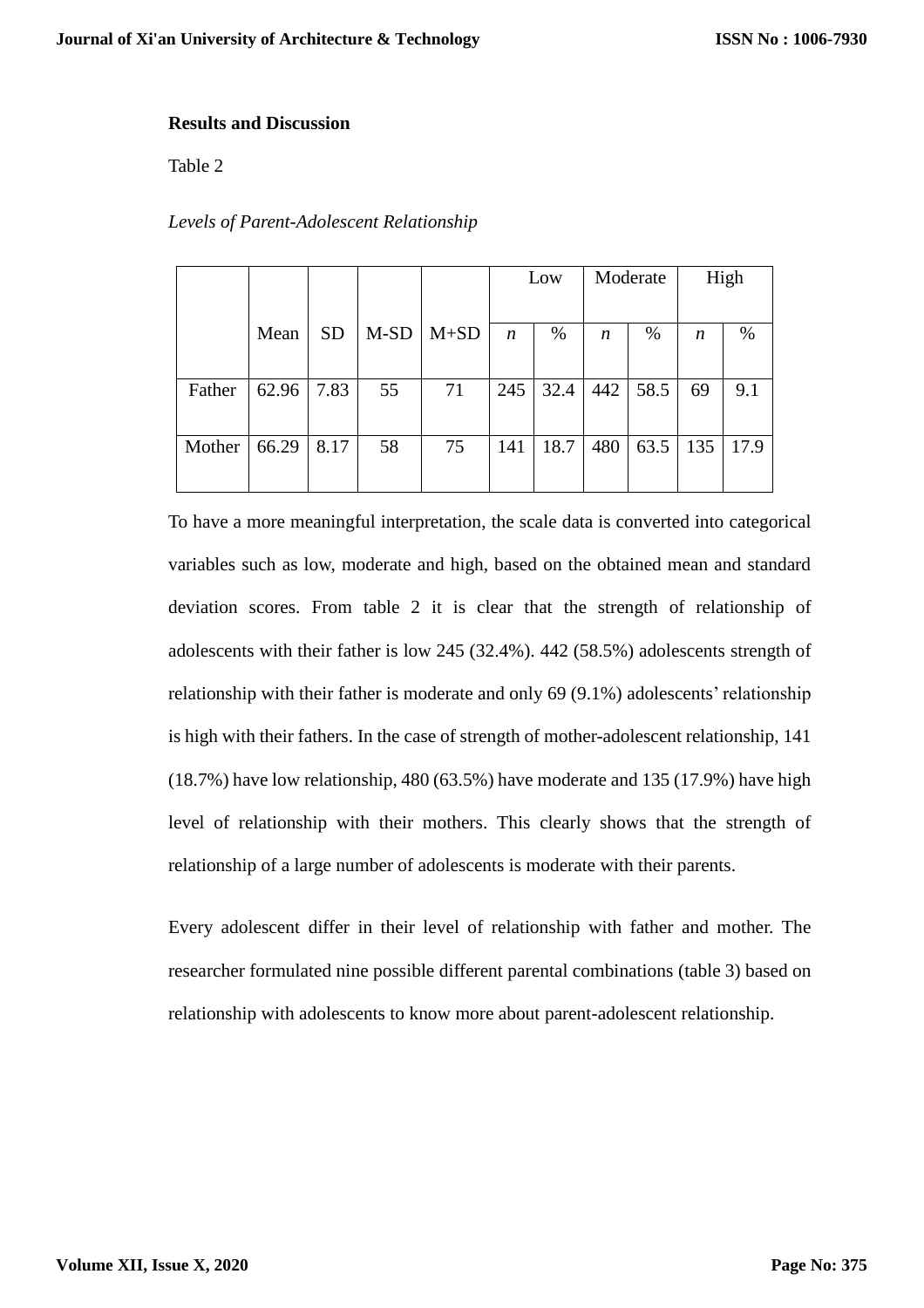# Table 3

| $\overline{\phantom{a}}$<br><b>Mother</b> |               |                  |                  |                  |      |                  |      |  |
|-------------------------------------------|---------------|------------------|------------------|------------------|------|------------------|------|--|
|                                           | <b>Levels</b> | Low              |                  | Moderate         |      | High             |      |  |
|                                           |               | $\boldsymbol{n}$ | $\%$             | $\boldsymbol{n}$ | $\%$ | $\boldsymbol{n}$ | $\%$ |  |
| Father                                    | Low           | 55               | 7.3              | 135              | 17.9 | 55               | 7.3  |  |
|                                           | Moderate      | 86               | 11.4             | 314              | 41.5 | 42               | 5.6  |  |
|                                           | High          | $\boldsymbol{0}$ | $\boldsymbol{0}$ | 31               | 4.1  | 38               | 5.0  |  |

*Distribution of Adolescents among different combination of Parent-Adolescent Relationship*

From table 3 it is seen that 55 (7.3%) adolescents have low level relationship with both their father and mother (LL). 135 (17.9%) adolescents have low level of relationship with father, but moderate level of relationship with mother(LM). 55 (7.3%) adolescents have low level of relationship with father and high level of relationship with mother (LH). 86 (11.4%) adolescents seems to have moderate relationship with father and low relationship with mother (ML). 314 (41.5%) adolescents have moderate relationship (MM) with both the parents. While 42 (5.6%) adolescents have moderate relationship with father and high relationship with mother (MH). No adolescents have high level of relationship with father and low level of relationship with mother (HL), 31 (4.1%) adolescents have high level of relationship with father and moderate with mother (HM). Finally only 38 (5%) adolescents have high relationship with both father and mother (HH). This clearly shows that majority of the adolescents are having moderate relationship with both father and mother. This confirms the results obtained in table 2.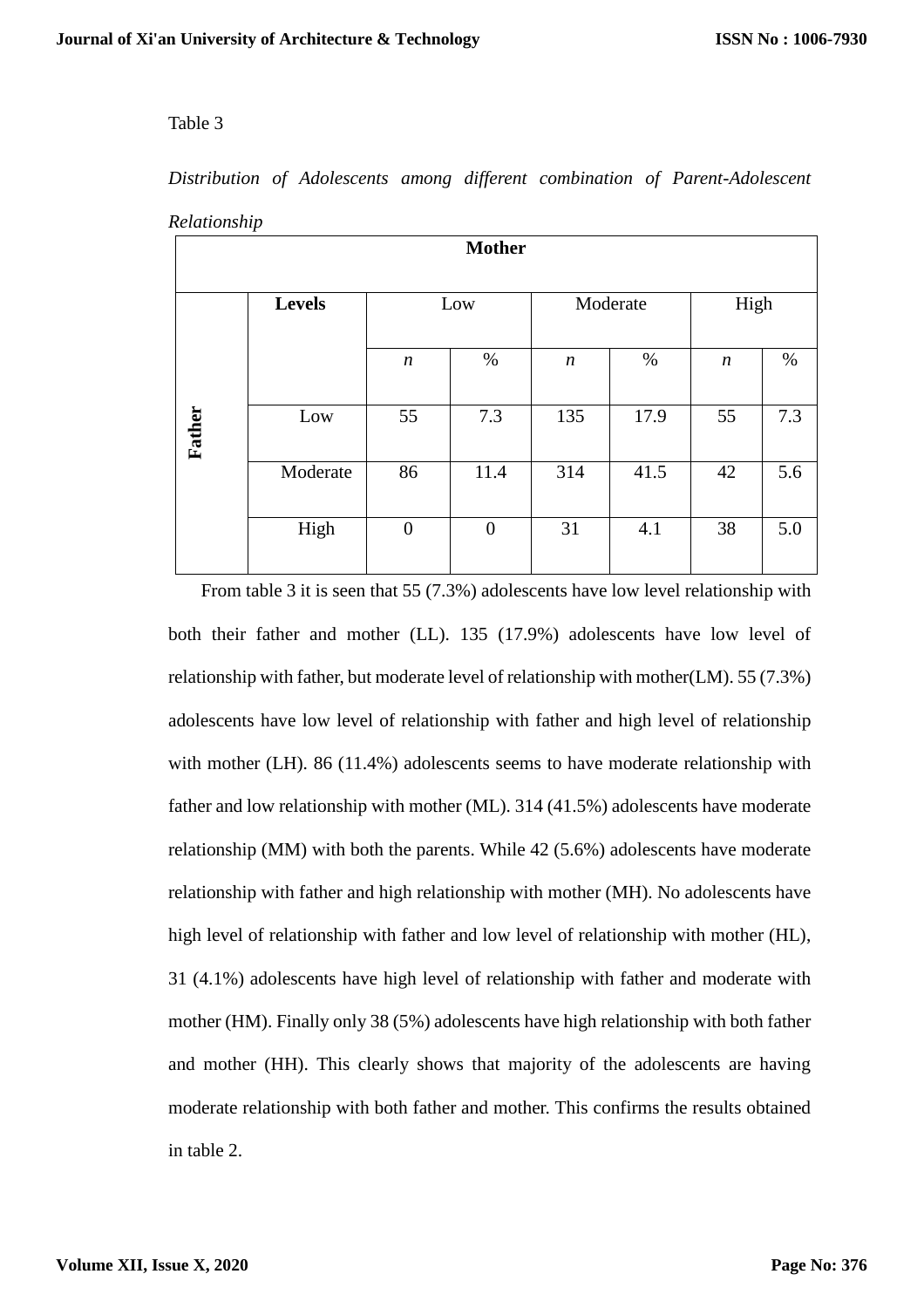SPSS version 23 was used to perform Decision Tree Analysis. Decision tree analysis is an effective method used to classify and predict the target variable coded with nominal scale into several sub-groups of a tree structure. Also, decision tree effectively analyzes the interactions between continuous variables and discrete variables. Chisquared automatic interaction detection (CHAID) growing method is used for predicting target variables and to conduct multiple split using chi-square verification. Multiple split is the classification done by separating two or more child nodes from the parent node. Minimum Cases fixed in parent node and child node is 100 and 50 and decision tree was carried out. The result shows that the maximum depth of the tree is 3 with 12 Nodes and 8 Terminal Nodes. The investigator considered parental combination and demographic variables like gender, order of birth, class of study, type of family, type of institution, mother's age, father's age and residing with or without parents to perform the decision tree. Amongst, parental combination (independent variable) based on their relationship with adolescents, is forced as the first classifying variable. The result shows that parental combination, class and type of institution the adolescents are studying have significant influence with the model and are included in the tree formation. On the other hand, variables like gender, order of birth, family type, mother's age, father's age and residing with or without parents have no significant influence, therefore these variables are excluded from the tree model.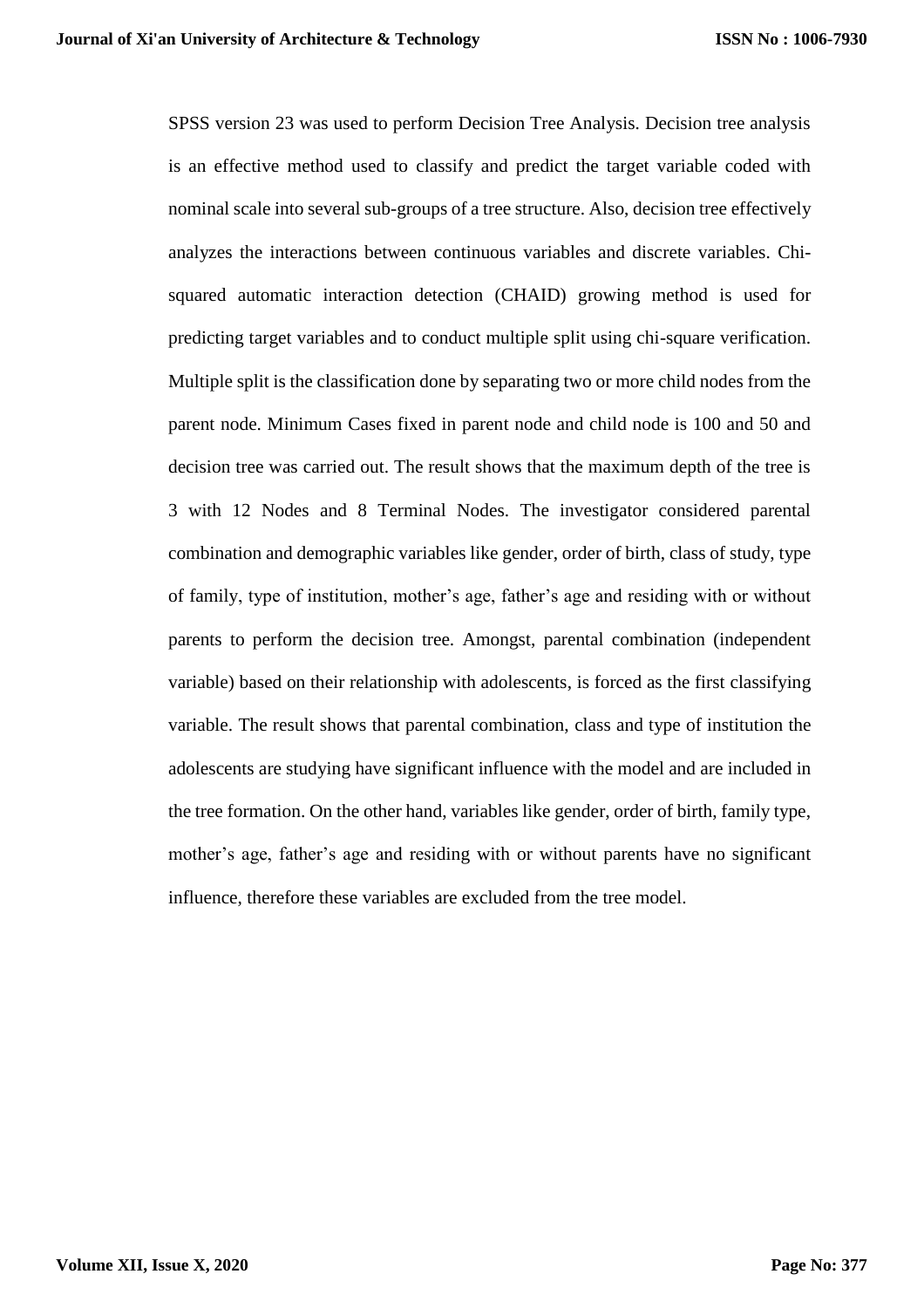### Figure: Decision Tree Model



It has been inferred from the tree diagram that node  $0$  (parent node) (N=756) shows mean value of adolescent's self-efficacy as 23.62 and SD 6.38. The predicted mean value is 23.62. Adolescents self-efficacy showed significant difference in self-efficacy with different levels of parent-adolescent relationship combination patterns  $(F_{(4,751)}=$ 77.72, p<0.05).The relationship pattern is classified into five branches node 1-5. Node 1 indicates adolescent showing low level relationship with both father and mother (LL. Their predicted mean value of their self-efficacy is 15.036. Likewise, node 2 indicates adolescents who had lower relationship with father and moderate relationship with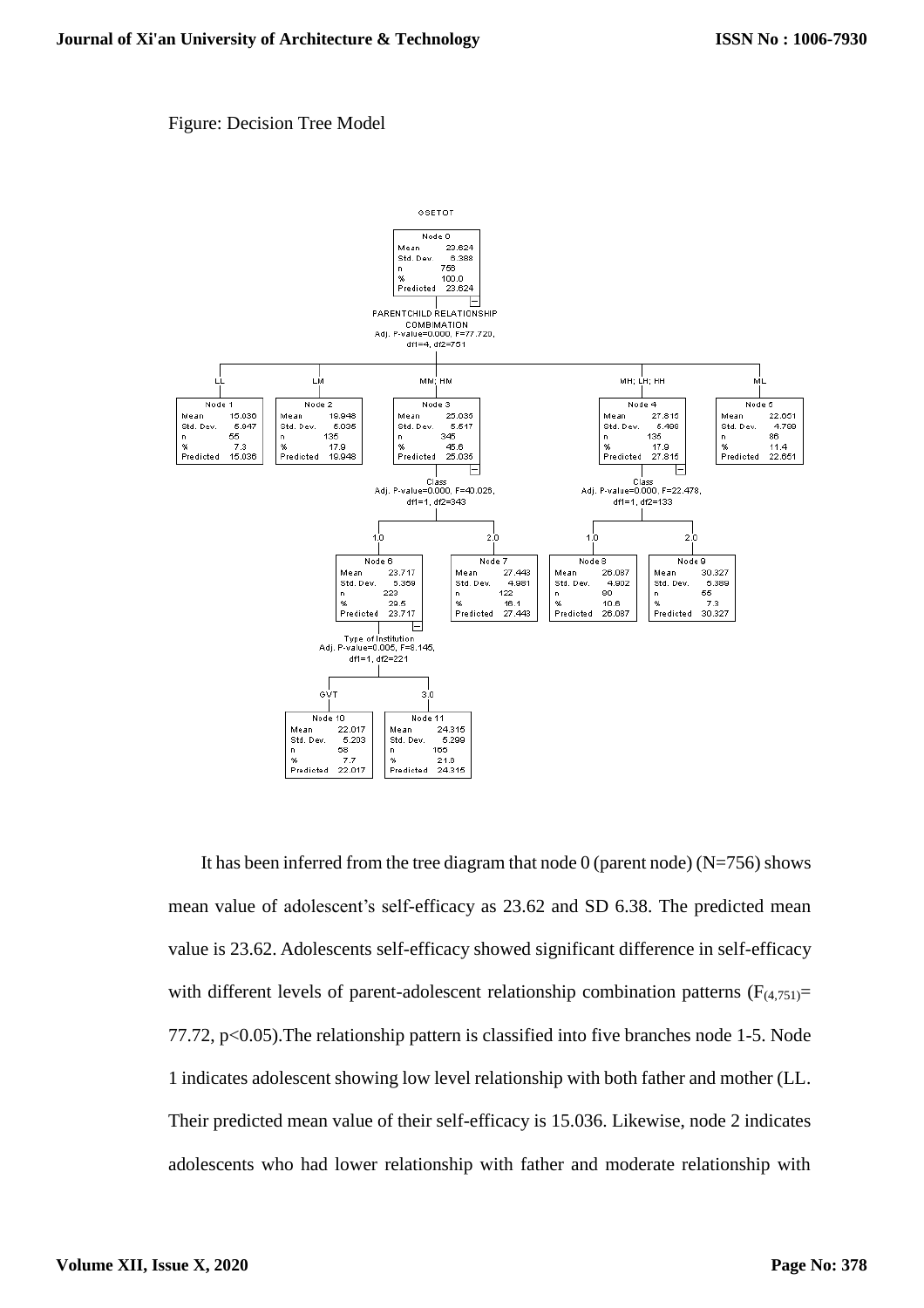mother (LM) and the predicted mean value of their self-efficacy is 19.95. Whereas, node 3 shows adolescents having moderate relationship with both parents' (MM) and those showing high level relationship with their father and moderate relationship with mother (HM). The predicted self-efficacy mean value of node 3 is 25.035. Further node 4 adolescents have high relationship with mother and all three levels of relationship with father merged together showed predicted self-efficacy value of 27.82. Node 5, includes adolescents who have moderate relationship with their father and low relationship with their mother with predicted self- efficacy value of 22.05.

Next to different parent adolescent relationship combinations, demographic variables have been considered as strongest significant influencers of self-efficacy by  $F_{(1,343)}$  = 40.02, p<0.05. Further, node 3 and node 4 are again classified into two each based on their class of study. Node 3, contains adolescents who have parents with moderate relationships with them (MM), and father with high relationship and mother with moderate relationship (HM). This node has a mean value of 25.03 and SD of 6.61 for total of 345 adolescents. The predicted mean value is 25.03. This shows a significant difference in parent adolescent relationship with respect to the class of study.

Similarly node 4 has also undergone two classifications, based on the class of study. The predicted mean value of adolescents with a combination of MH, LH and HH i.e. those having moderate relationship with father and high relationship with mother, low relationship with mother and high relationship with father and adolescents having high relationship with both parents is found to be 27.81 and SD value is 5.49 for total of 135 adolescents with  $F_{(1,133)}= 22.47$ , p<0.05. This shows a significant difference in parent adolescent relationship with respect to their class of study.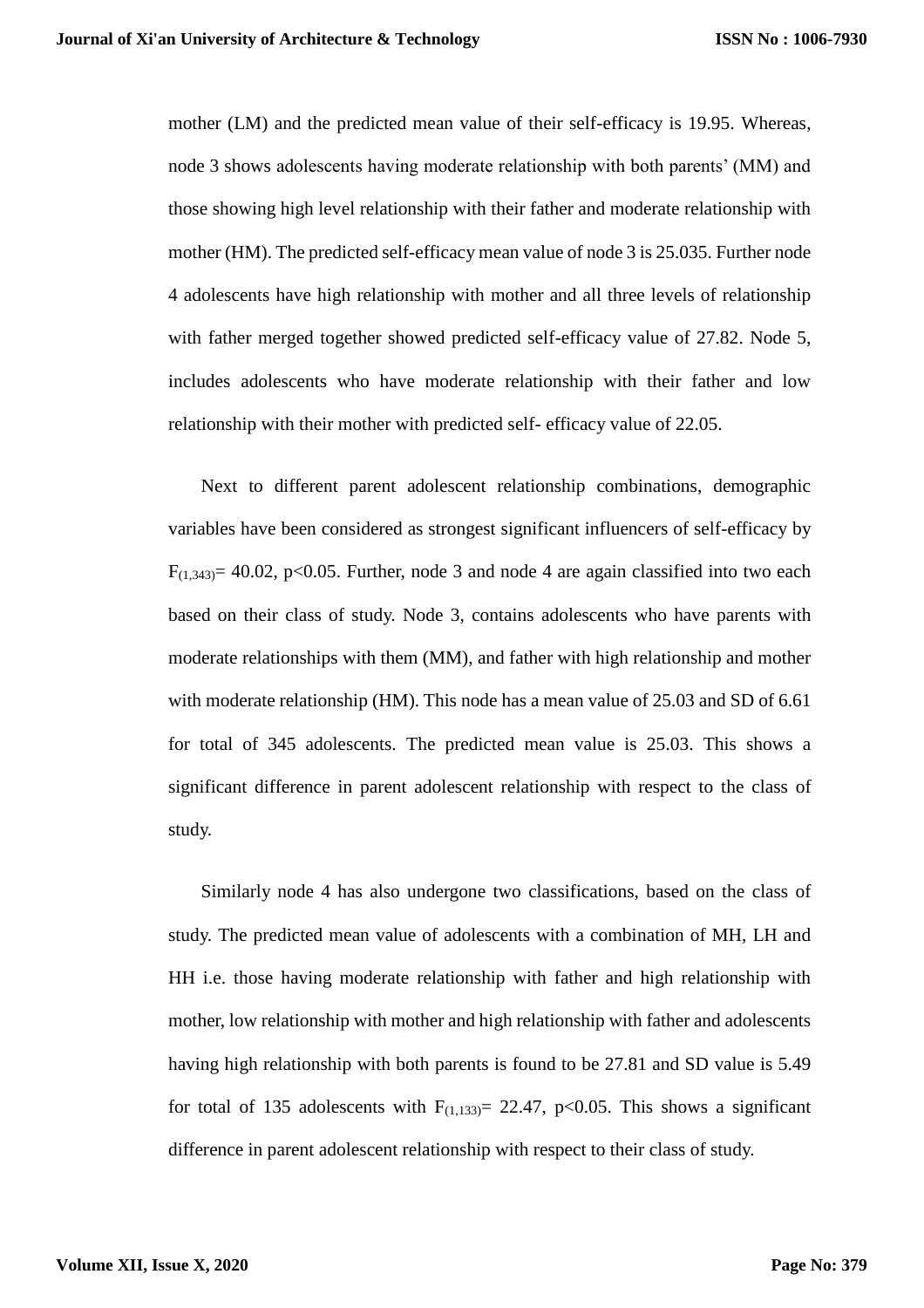Node 6 is classified into node 10 and node 11. The predicted mean value and the F value shows a significant difference in parent-adolescent relationship among adolescents studying in the secondary classes with respect to their institution. The predicted mean value of adolescents is found to be 23.71 and SD value is 5.35 for total of 223 adolescents with  $F(1,221) = 8.14$ , p<0.05.

Self-efficacy is predicted well for the adolescents who have their schooling in either government or aided institutions, especially those studying in classes  $8<sup>th</sup>$ ,  $9<sup>th</sup>$  and  $10<sup>th</sup>$  standards (secondary), having either moderate level of relationship with both parents or high relationship with father and moderate relationship with mother. Likewise the self-efficacy of adolescents studying in higher secondary class (plus one and plus two) is predicted for having moderate level of relationship with both parents or high relationship with father and moderate relationship with mother.

On the other hand adolescents irrespective of their class of study (secondary or higher secondary), high level of relationships with mothers predict a high level of selfefficacy. In all the three combinations it is clearly shown that father has either low, moderate and high relationships, which does not matters much. Whereas when motheradolescent relationship is strong, it can help the adolescents to have a belief in their ability to complete certain tasks and to succeed in the situations they come across.

To put in nutshell, adolescent's self-efficacy is strongly predicted by the type of schooling, the class of study and mother-adolescent relationship. When the strength of mothers relationship with adolescents is moderate or high, it affects the adolescents self-efficacy in positive direction. Mothers act as a guide for their children, that they are particular in helping them find routes in different phases of development (Sajitha & Parameswari, 2019). Research by Denham (1989) analyzed that when mothers are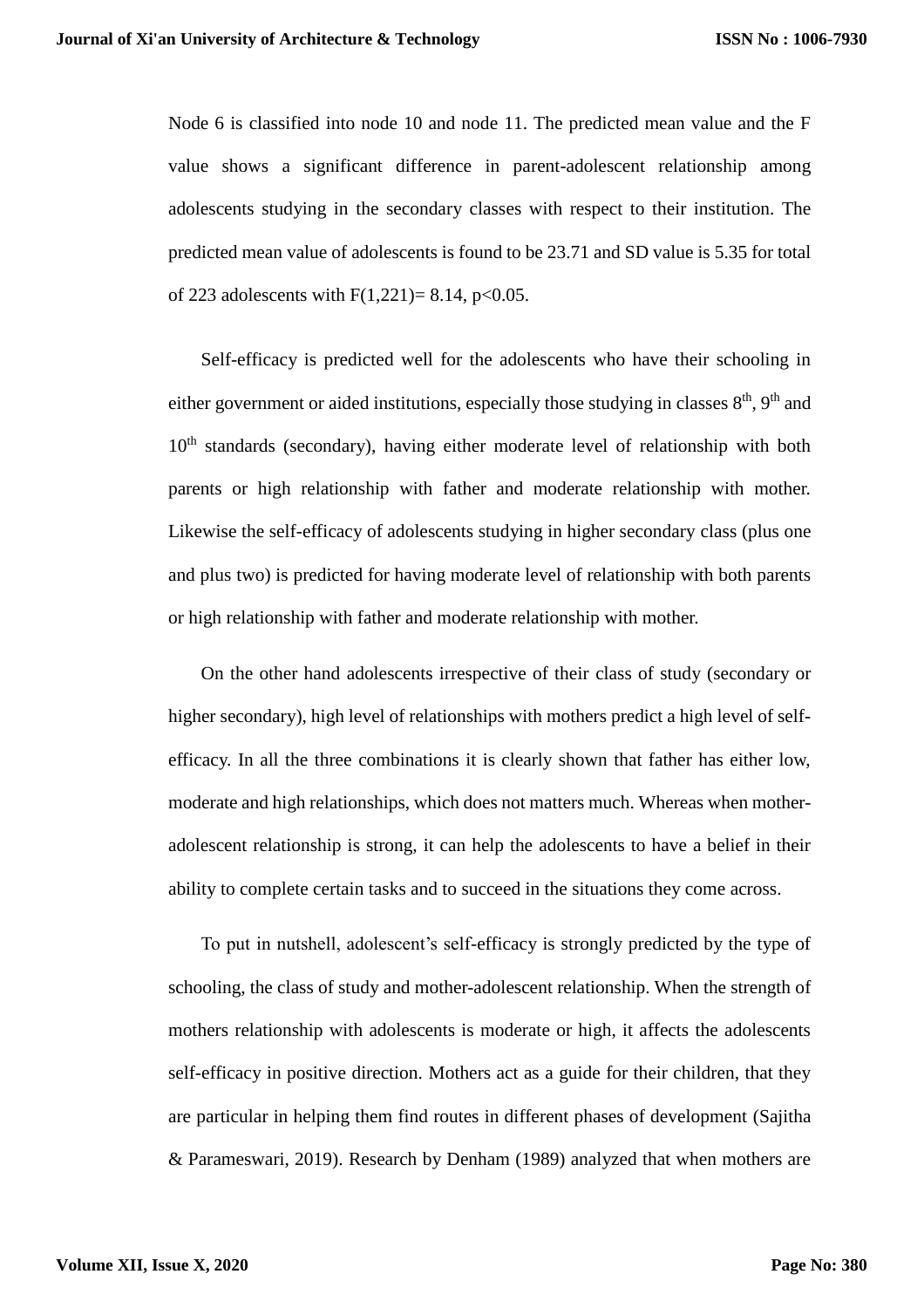emotionally detached or express emotions negatively, their infants and toddlers cope poorly with stress.

### **Implications**

The present study reveals that while predicting adolescent self-efficacy, parentadolescent relationship combination, class of study and type of institution they belong to show considerable significant influence. Further, it also shows that compared to adolescent relationship with their father's, adolescent relationship with mother's strongly predicts the self-efficacy of adolescents aged 13-18. The care and support that the parents provide plays a pivotal role in developing the children's self-efficacy. Children with high sense of self-efficacy are confident and are able to successfully accomplish a task. Based on this decision tree, the adolescents falling under the group of low relationship with parents can be easily identified. Interventions can be given to the parents and adolescents based on this and through this self-efficacy can be improved.

### **References**

- Ainsworth, M. S., & Bowlby, J. (1991). An ethological approach to personality development. *American psychologist*, *46*(4), 333.
- Bandura, A. (1977). Self-efficacy: toward a unifying theory of behavioral change. *Psychological review*, *84*(2), 191.
- Bandura, A. (1997). Self-efficacy: The exercise of control. New York: W. H. Freeman and Company.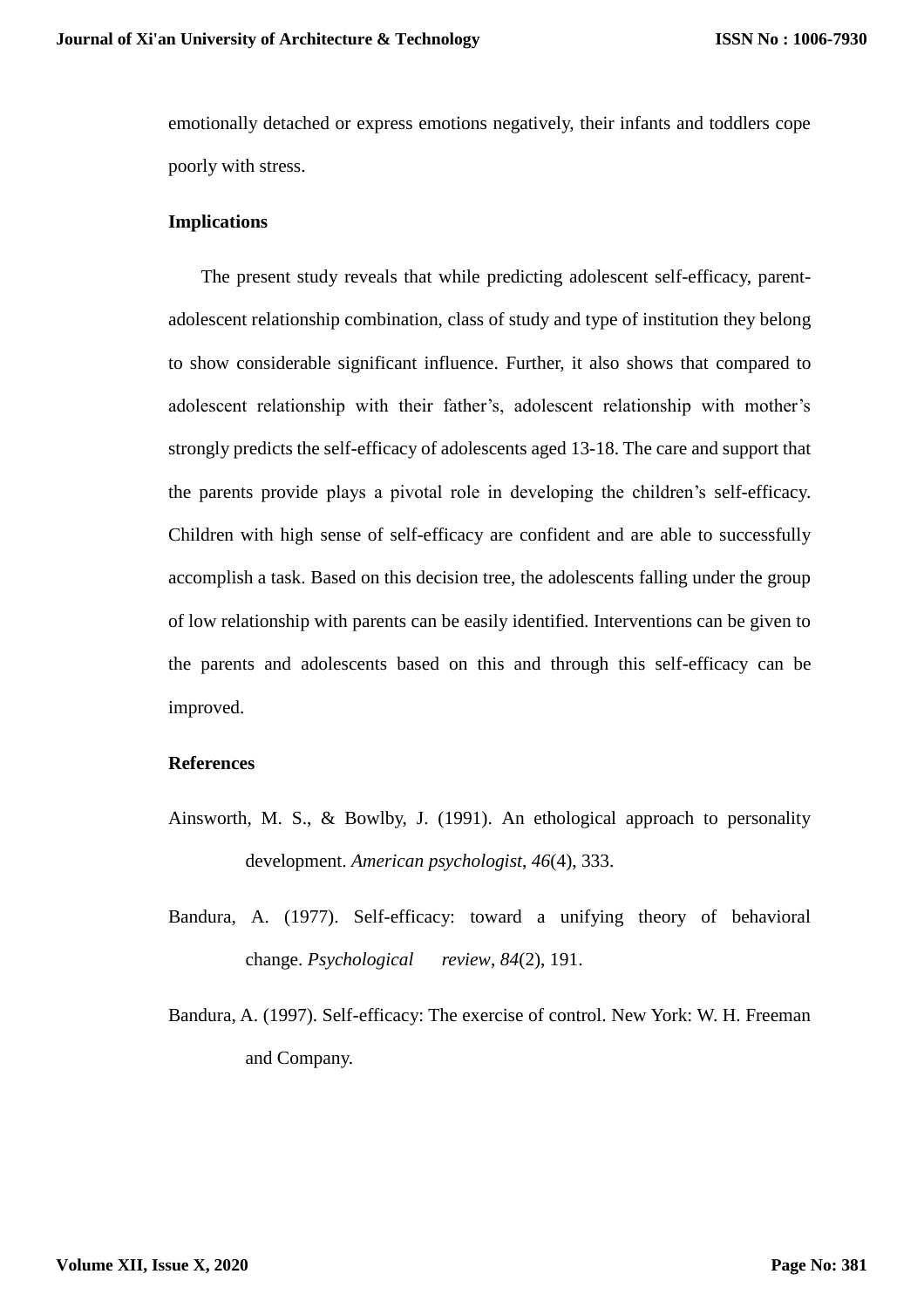- Bandura, A. (1999). A social cognitive theory of personality. In L. Pervin & O. John (Eds.), *Handbook of personality* (2nd ed., pp. 154–196). New York: Guilford Press.
- Belsky, J., Jaffee, S., Hsieh, K. H., & Silva, P. A. (2001). Child-rearing antecedents of intergenerational relations in young adulthood: A prospective study. *Developmental Psychology*, *37*(6), 801.
- Bretherton, I. (1992). The origins of attachment theory: John Bowlby and Mary Ainsworth. *Developmental psychology*, *28*(5), 759. <https://psycnet.apa.org/doi/10.1037/0012-1649.28.5.759>
- Cross, M. J., March, L. M., Lapsley, H. M., Byrne, E., & Brooks, P. M. (2006). Patient self-efficacy and health locus of control: Relationships with health status and arthritis-related expenditure. Rheumatology (Oxford), 45, 92–96.
- Cumsille, P. E., & Epstein, N. (1994). Family cohesion, family adaptability, social support, and adolescent depressive symptoms in outpatient clinic families. *Journal of family psychology*, *8*(2), 202.
- Deater-Deckard, K. (2014). Family matters: Intergenerational and interpersonal processes of executive function and attentive behavior. *Current directions in psychological science*, 23(3), 230-236. <https://doi.org/10.1177%2F0963721414531597>
- Deković, M., & Meeus, W. (1997). Peer relations in adolescence: Effects of parenting and adolescents' self-concept. *Journal of adolescence*, *20*(2), 163-176.
- Denham, S. A. (1989). Maternal Affect And Toddlers 'Social-Emotional Competence. *American Journal of Orthopsychiatry*, *59*(3), 368-376.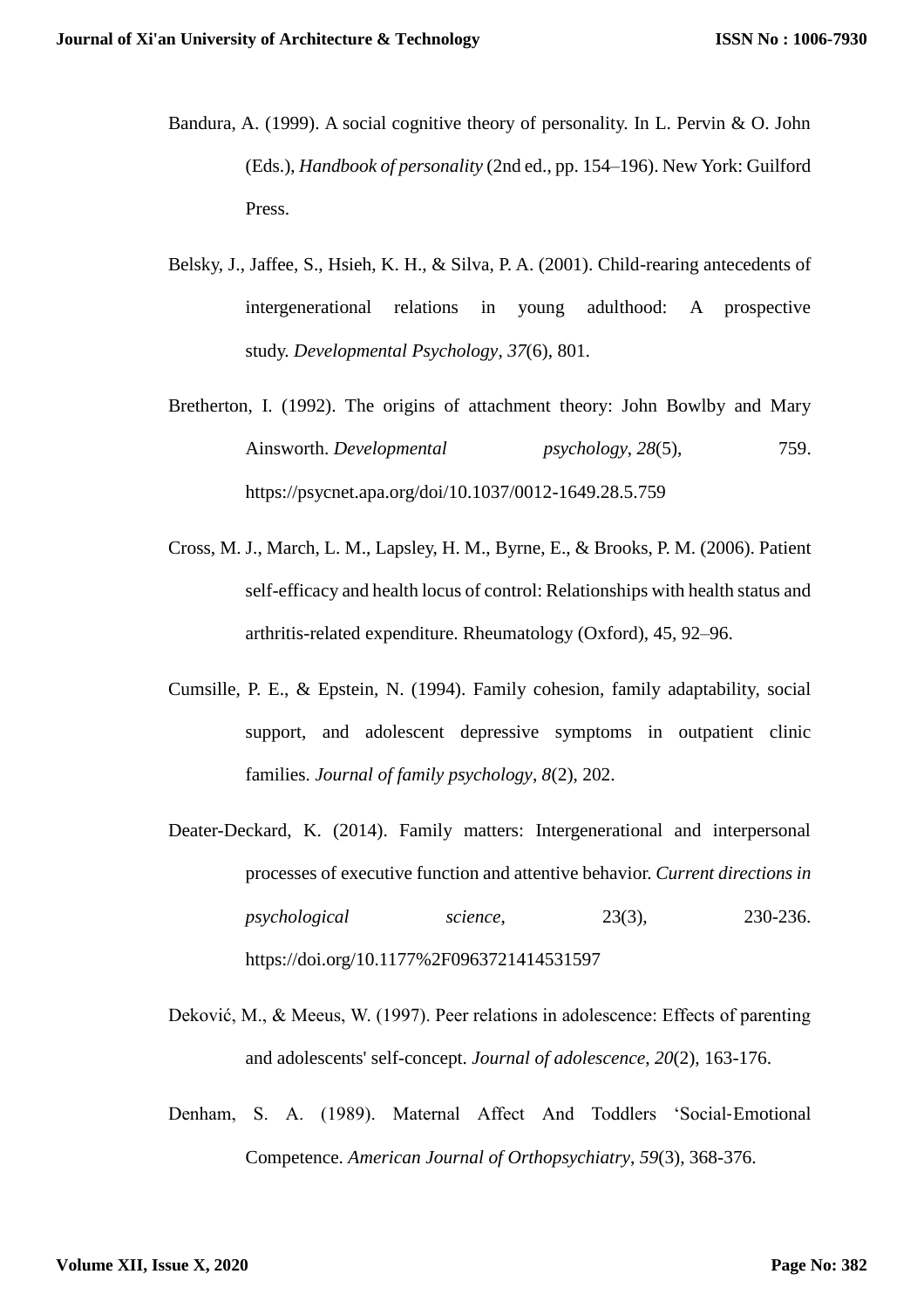- Gardner, D. M. (2011). Parents' influence on child social self-efficacy and social cognition.
- Gilman, R. (2001). The relationship between life satisfaction, social interest, and frequency of extracurricular activities among adolescent students. *Journal of youth and adolescence*, *30*(6), 749-767.
- Gilman, R., & Huebner, E. (2000). Review of life satisfaction measures for adolescents. *Behaviour Change*, *17*(3), 178.
- Harter, S. (1999). *The construction of the self: A developmental perspective*. New York: Guilford.
- Howe, D. (2011). Attachment across the lifecourse: A brief introduction. *Macmillan International Higher Education*.
- Huebner, E. S., & Alderman, G. L. (1993). Convergent and discriminant validation of a children's life satisfaction scale: Its relationship to self-and teacherreported psychological problems and school functioning. *Social indicators research*, *30*(1), 71-82.
- Luszczynska, A., Gutie´rrez-Don˜a, B., & Schwarzer, R. (2005). General self-efficacy in various domains of human functioning: Evidence from five countries. *International Journal of Psychology*, 40(2), 80–89.
- Luszczynska, A., Scholz, U., & Schwarzer, R. (2005). The general self-efficacy scale: Multicultural validation studies. *The Journal of Psychology*, 139(5), 439– 457.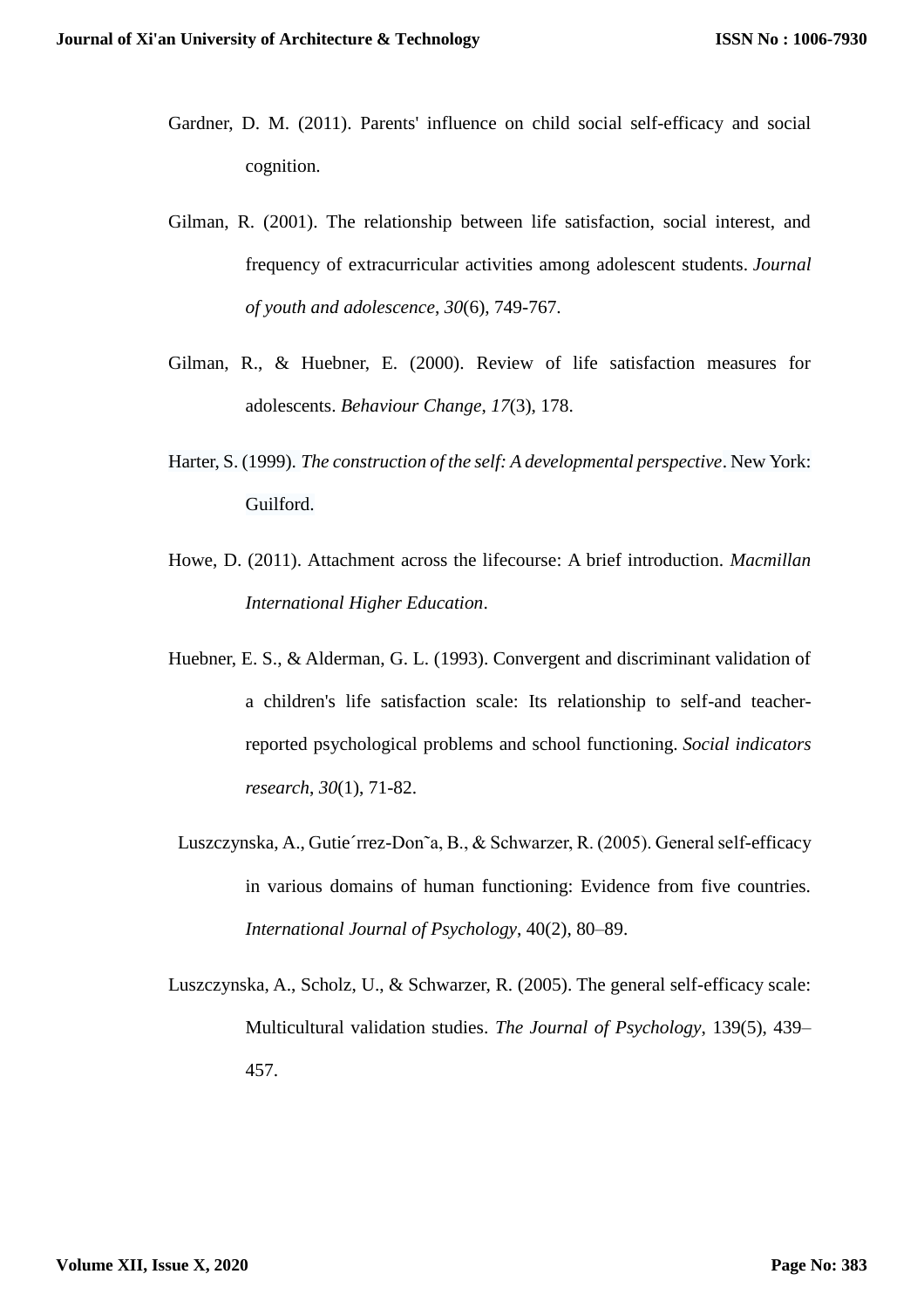- McDowell, D. J., & Parke, R. D. (2009). Parental correlates of children's peer relations: An empirical test of a tripartite model. *Developmental psychology*, *45*(1), 224.
- McDowell, D. J., & Parke, R. D. (2009). Parental correlates of children's peer relations: An empirical test of a tripartite model. *Developmental Psychology*, 45(1), 224–235.<https://doi.org/10.1037/a0014305>
- Mishra, S., & Shanwal, V. K. (2014). Role of family environment in developing selfefficacy of adolescents. *Integrated Journal of Social Sciences*, *1*(1), 28-30.
- Sajitha, U., & Parameswari, J. (2019). Measuring Parent-Child Relationship (PCR): Development of PC (Adolescent Form) Tool. *International Journal of Psychosocial Rehabilitation*, *23*(3).
- Scholz, U., Dona, B. G., Sud, S., & Schwarzer, R. (2002). Is general self-efficacy a universal construct? Psychometric findings from 25 countries. *European Journal of Psychological Assessment*, 18, 242–251.
- Schwarzer, R., & Jerusalem, M. (1995). Generalized Self-Efficacy scale. In J. Weinmann, S. Wright, & M. Johnston (Eds.), Measures in health psychology: A user's portfolio. Causal and control beliefs (pp. 35–37). Windsor: NFER-NELSON.
- Sondhi, R. (2017). Parenting Adolescents in India: A Cultural Perspective. *Child and Adolescent Mental Health*, 91-108.http://dx.doi.org/10.5772/66451
- Valois, R. F., Zullig, K. J., Huebner, E. S., & Drane, J. W. (2001). Relationship between life satisfaction and violent behaviors among adolescents. *American Journal of Health Behavior*, *25*(4), 353-366.